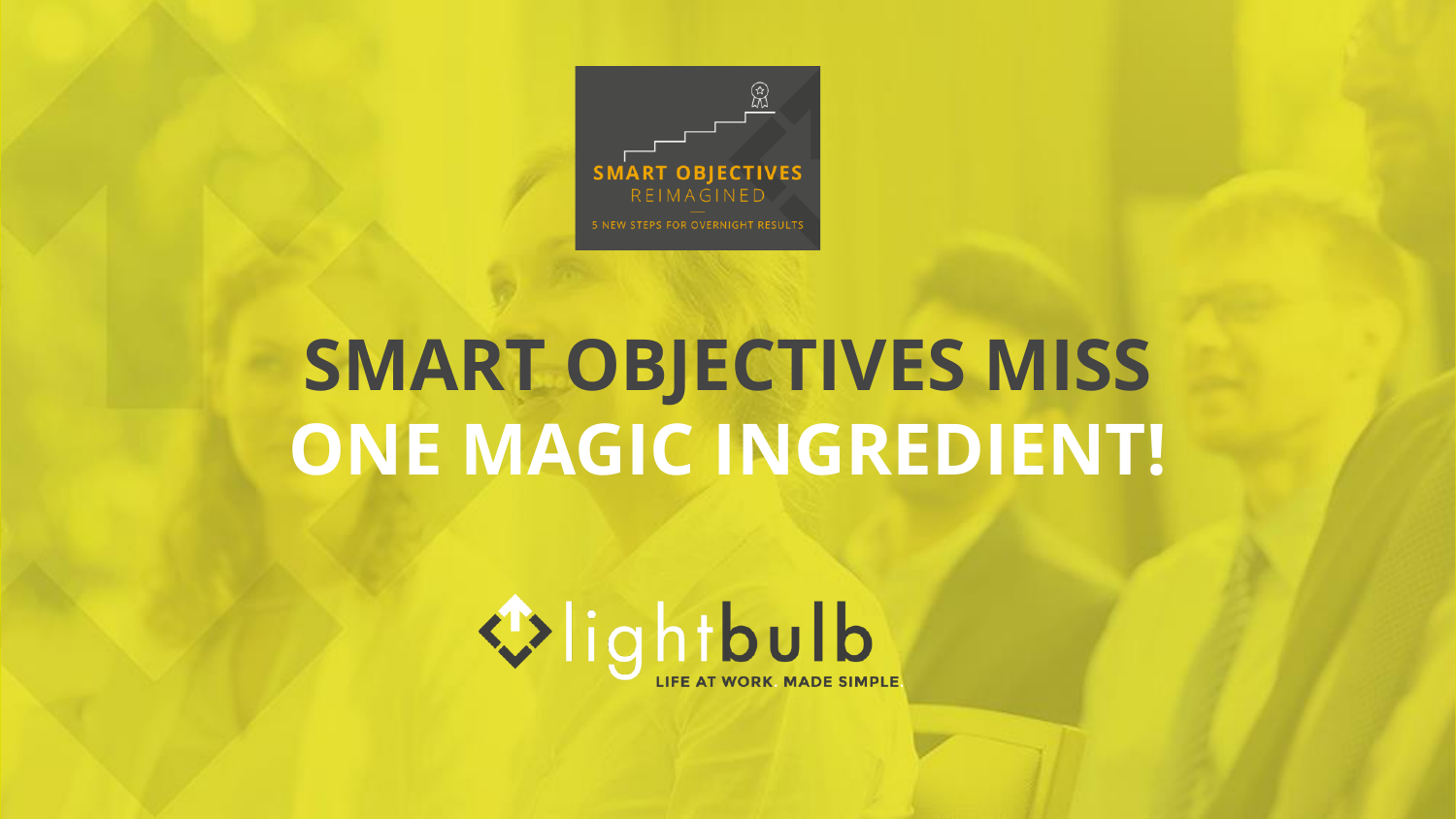# **Why SMART Objectives Don't Work**

### **Managers Lack Practical Guidance Outside Of Being Told An Acronym!**

- **Managing performance, and particularly when people are remote-working, is tricky. The practical use of objective-setting to help us focus on expectations and outcomes has never been more important.**
- **Managers have been advised to use SMART objective-setting for years. Now, there is nothing wrong with this approach: Specific, Measurable, Achievable, Relevant, Timebound - but does anyone actually write an objective and recite these five steps as they write one? Almost never! In fact, 86% of objectives aren't SMART and most have one big problem….:**
- **Consider these 'objectives': 'Take responsibility for X', 'Lead the project', 'Be more proactive…', 'Share best practice around Y', 'Raise your profile…!' Here's the problem: these are subjective, full of buzzwords but most importantly they aren't RESULT-focused. Indeed, most people will argue they have 'done' the objective and will therefore lead to a 'were they actually achieved?' debate in many cases. This becomes even more contentious if the objectives have been tied to reward or ratings! So what to do? We have a unique five-step approach to writing powerful objectives that are SMART: one of these steps is the magic ingredient for the RESULTS you want …**

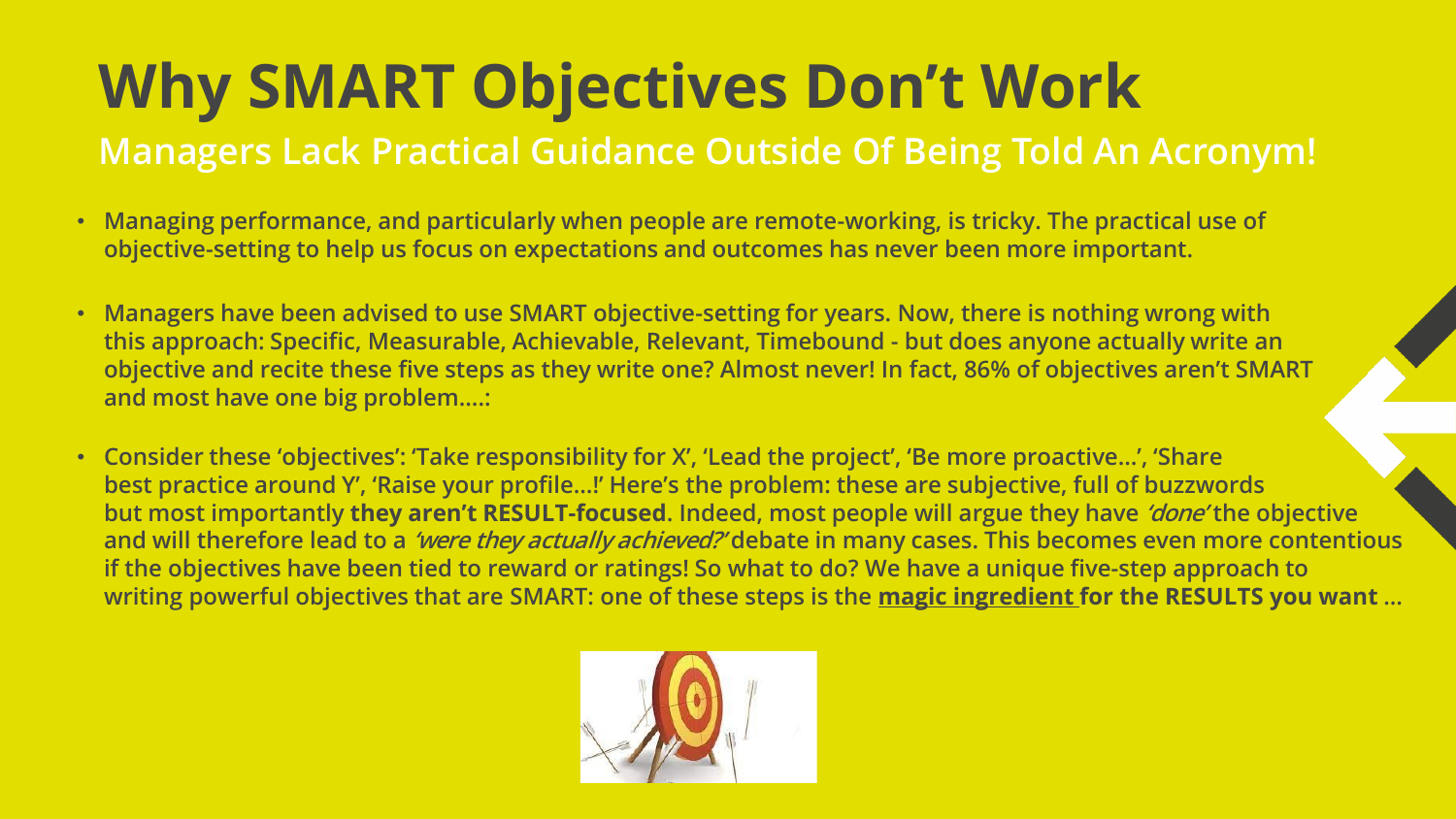### **The One Magic Ingredient Revealed…. One Of Lightbulb's Five-Steps For Powerful Objective Setting**

#### • **Lead the Project…..** • **Take a more proactive approach….** Activity: We Can All Try/Do **Result: Can't Be Guaranteed!**

- **Raise your profile….**
- **Attend training on X….**

- **…On time, budget and with no more than one or two escalated issues monthly**
- **…So that I am not having to prompt you to take on tasks or chase you for updates more than once/twice a week**
- **…By getting two of your ideas included in a senior manager's strategic plan**
- **….And pass a quick quiz on its content**

**The left hand side 'objectives' above are actually activities; we can all 'have a go' at them. At work however, we get a 'well done', pat on the back, recognition, pay rise, promotion etc when we do something that**  *can't be guaranteed,* **so all of our objectives must finish with this 'jeopardy' element. Kicking a football is an activity, scoring a goal is a result; writing a document is an activity, the document not having to be amended too much by others is a result. Hitting deadlines, beating budgets are all 'well-done' results.**

**So, to make an objective result-focused we add the can't be guaranteed test as in the examples above.**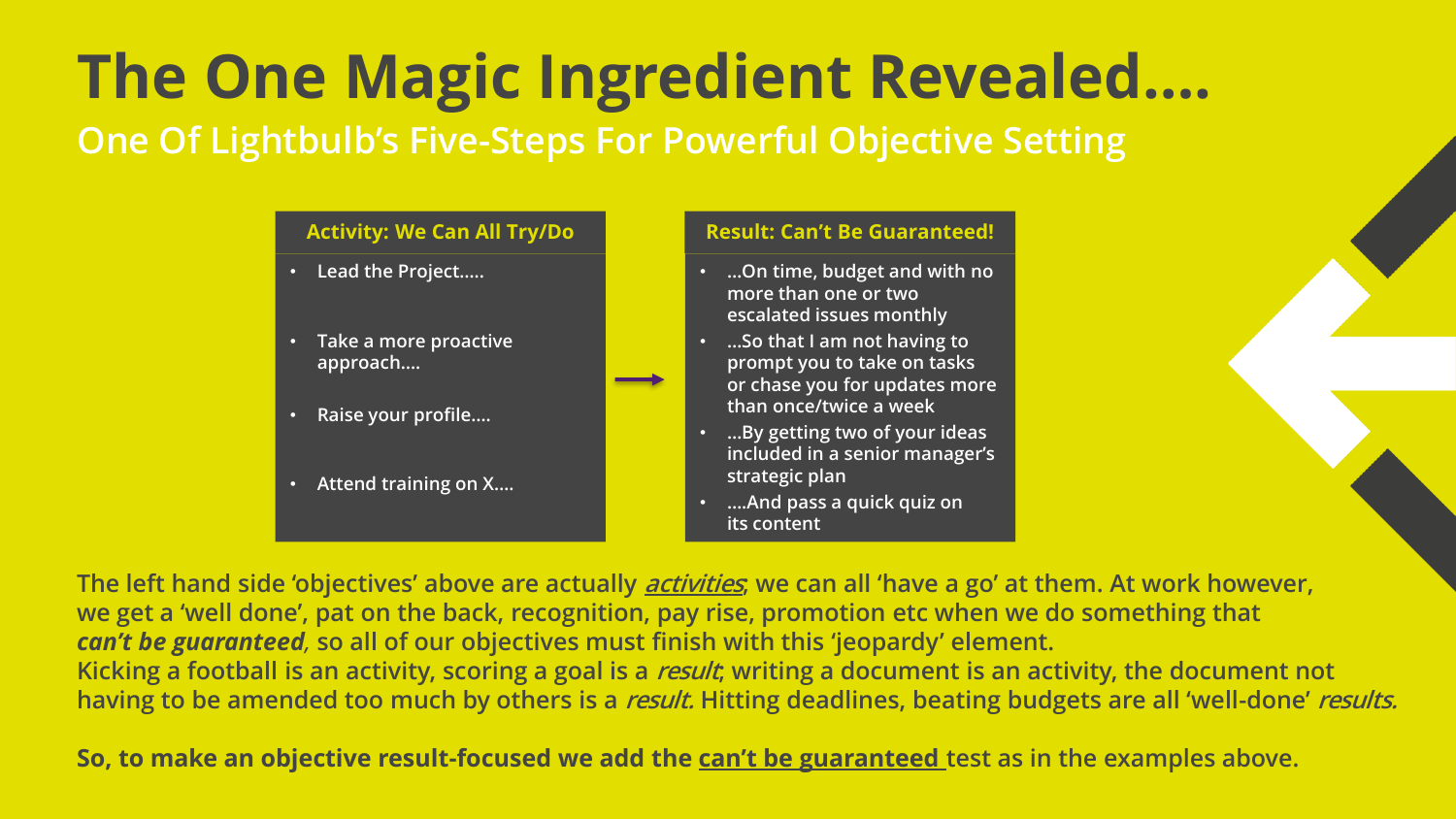## **Some More Examples….**

### **Using Lightbulb's Five-Steps For Powerful Objective Setting**

#### **Result/Outcome-Focused Objectives**

- **To improve quality of reporting, achieve 90% accuracy when my manager carries out 'random sample checks' on reports each week – 90% to be the standard in two months' time**
- **To help you hit our new clients target, achieve X number of attendees requesting further information/expressing interest in our services after the next three networking events**
- **To help me become more self-sufficient, reduce the number of times my manager has to resolve last-minute issues I could have anticipated/handled earlier to no more than one or two a week so that we are at this 'new normal' level in two months time.**
- **To help you get promoted, improve your presentation skills so that you are able to answer 100% of questions asked/handle all audience objections each time – measured by asking a sample of the audience each time you present across the next three months**

**All of the objectives above have the can't be guaranteed measure attached to them. With skill, attitude and knowledge the individual should be able to achieve them – and they get a 'well-done' when they do!**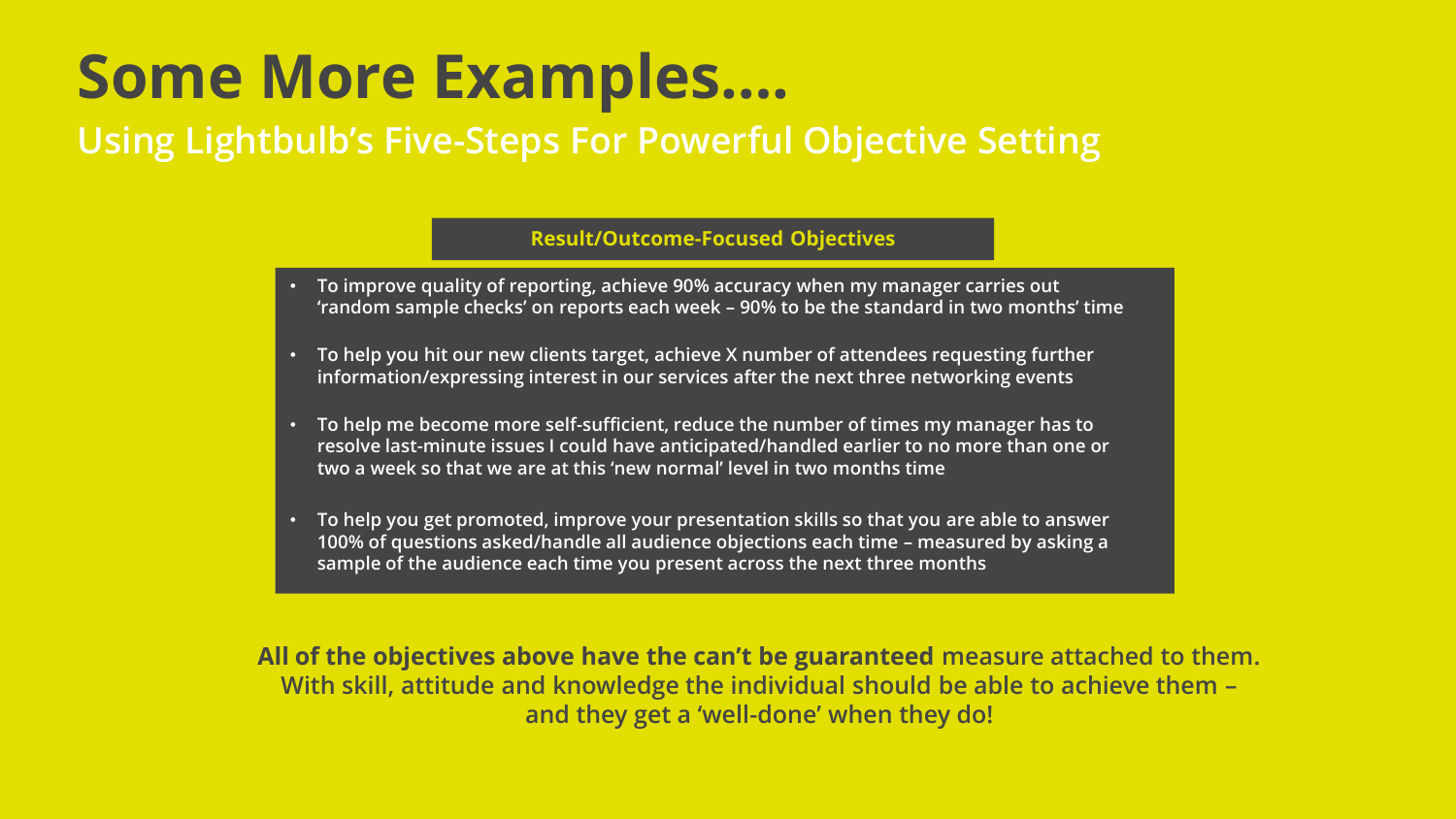# **And Another Thing….**

### **Reimagine Whatever You've Been Told Before!**

**Objectives are key priorities pulled out from my 'To-Do' list as things to 'spotlight' focus on for important reasons**

**Objectives need to be agreed if and when needed, not on calendar-driven quarterly or annual timings – We train a '3 trigger' system** 

**They can last any length of time – we need to stop forcing managers to think in six and twelve month lengths**

**They don't always need to link to big organisational strategic goals**

**They aren't always positive! We need to also write objectives to tackle attitude/behaviour concerns early on: We show you how**

**'Continue to ensure' objectives are pointless – "Don't write down what I'm already doing!"**

**If you feel you must add buzzwords like 'engage', 'align' and 'embed' then fine: as long as you finish with the plain-English RESULT**

**If you use OKR's then the Key Result bit needs to have the 'Can't Be Guaranteed' ingredient factored into it**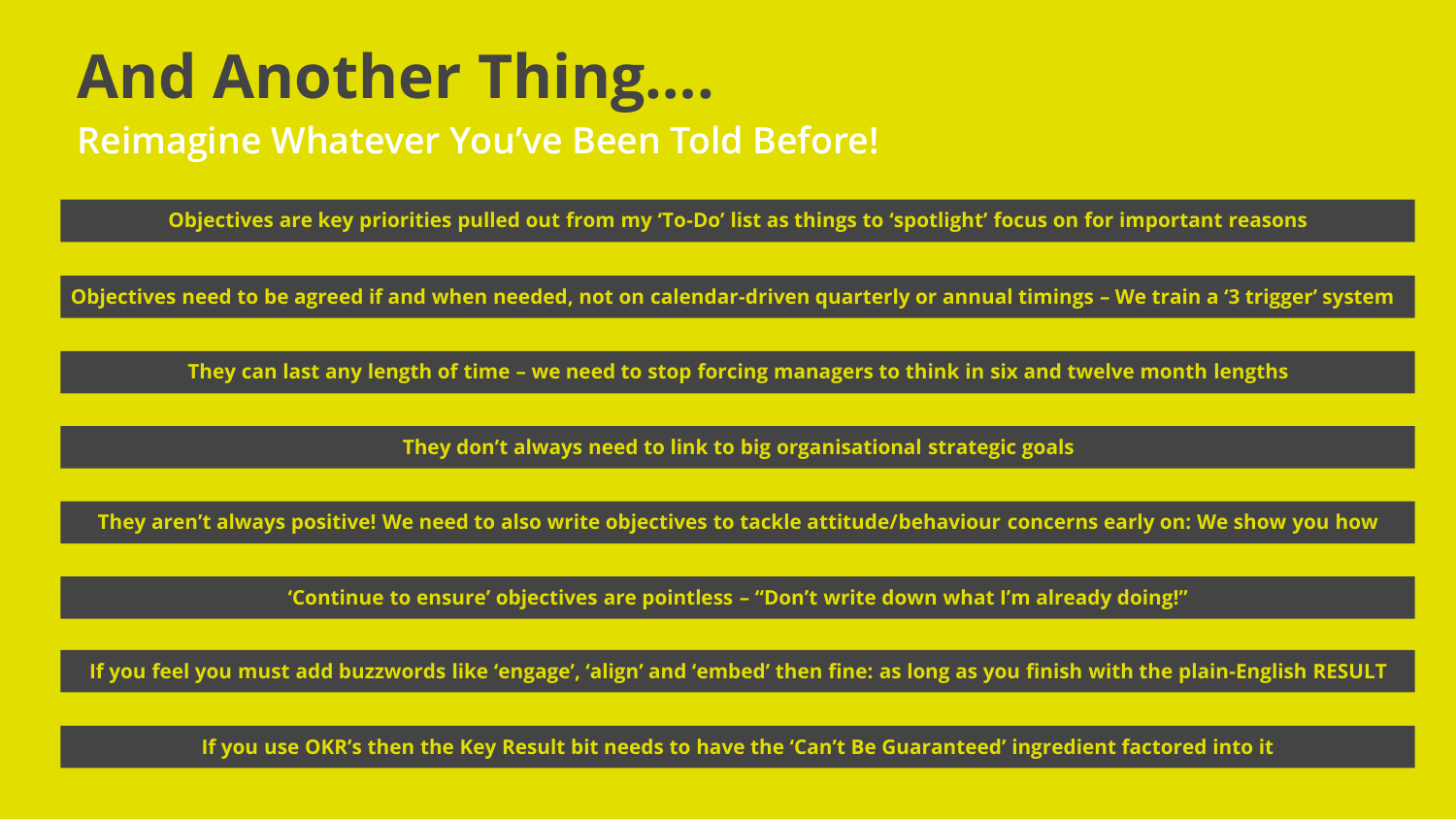# **Check Out Lightbulb!**

### **Visit Us At Lightbulb.Work For More Info….**



**We have given you the 1 magic ingredient from our Overnight Results formula – Our** *Managing Performance/Objective-Setting* **workshops complete the equation for you:** • **The '3 triggers' that tell you if and when objectives will be needed**

- **Our unique, complete 5-step approach to bring 'SMART' alive in a plain-English, result-focused way**
- **Plus: The three steps to identify and measure results for** *any* **aspect of** *any* **role**
- **Plus: The holy grail: how to write objectives that tackle concerning attitudes and behaviour without using buzzwords or corporate-speak!**



**Objective-Setting is also a key module in our Painless People Management Programme**



**And Check Out Chinwag: Flexible, Personalised Performance Review – Ditch Traditional Appraisals!**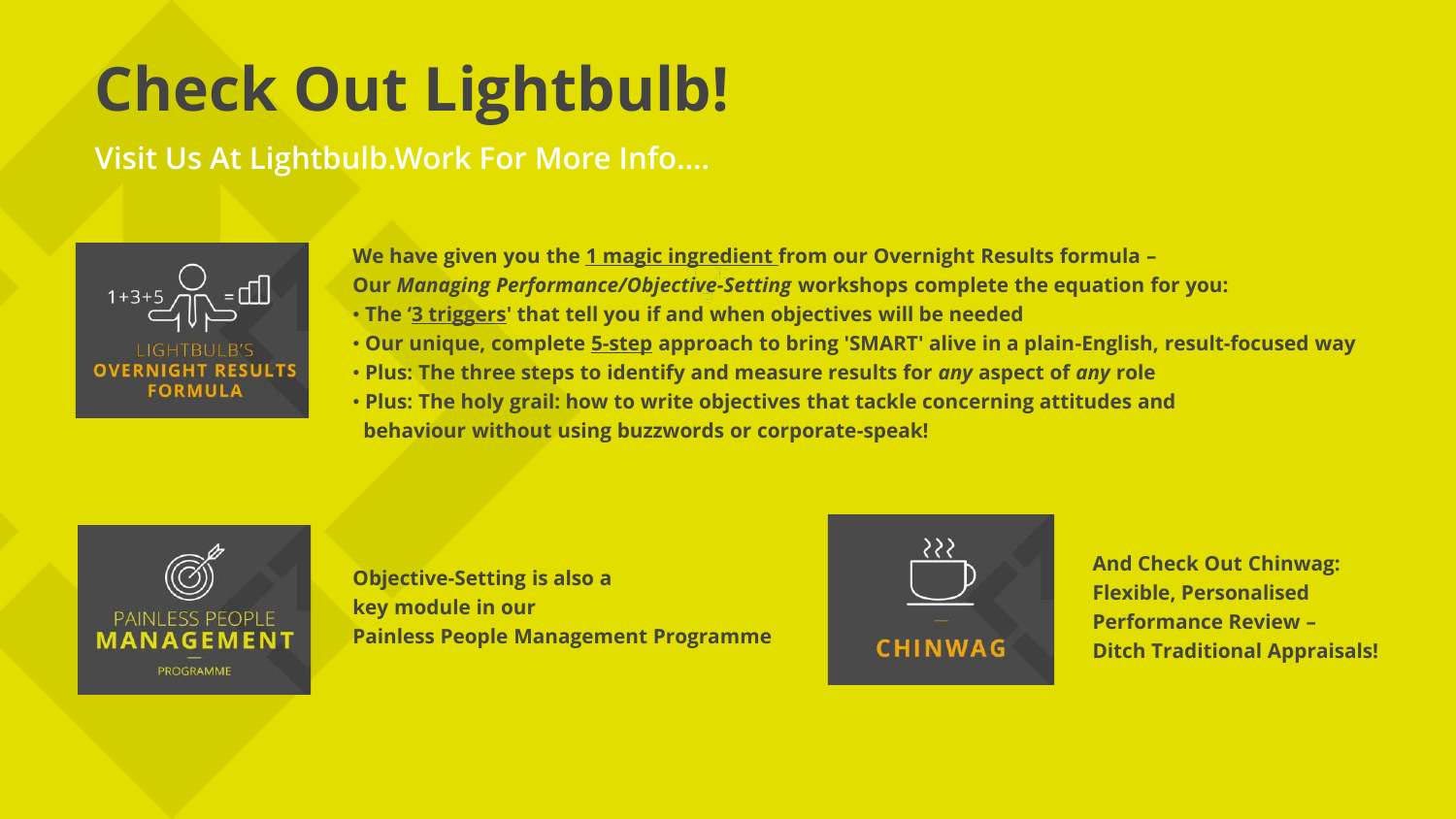# **ABOUT US.**

#### **What Do We Do?**

**Training, webinars, events, advice and consultancy with organisations to help people get stuff done at work in simpler ways and in half the time.**

#### **Why Lightbulb?**

**For us, it's about practical, plain-English, no-fluff expertise that challenges the clichés and apparent 'best practices' to give you techniques and tools you can actually do something with. Be it opting for a memorable and punchy workshop, ditching your annual performance appraisals and reimagining how you manage performance or needing straightforward, 'real world' employment law support: everything we do is about keeping things jargon-free and painless!**





#### **VISIT US AT [LIGHTBULB.WORK](http://www.lightbulbhr.co.uk/)**